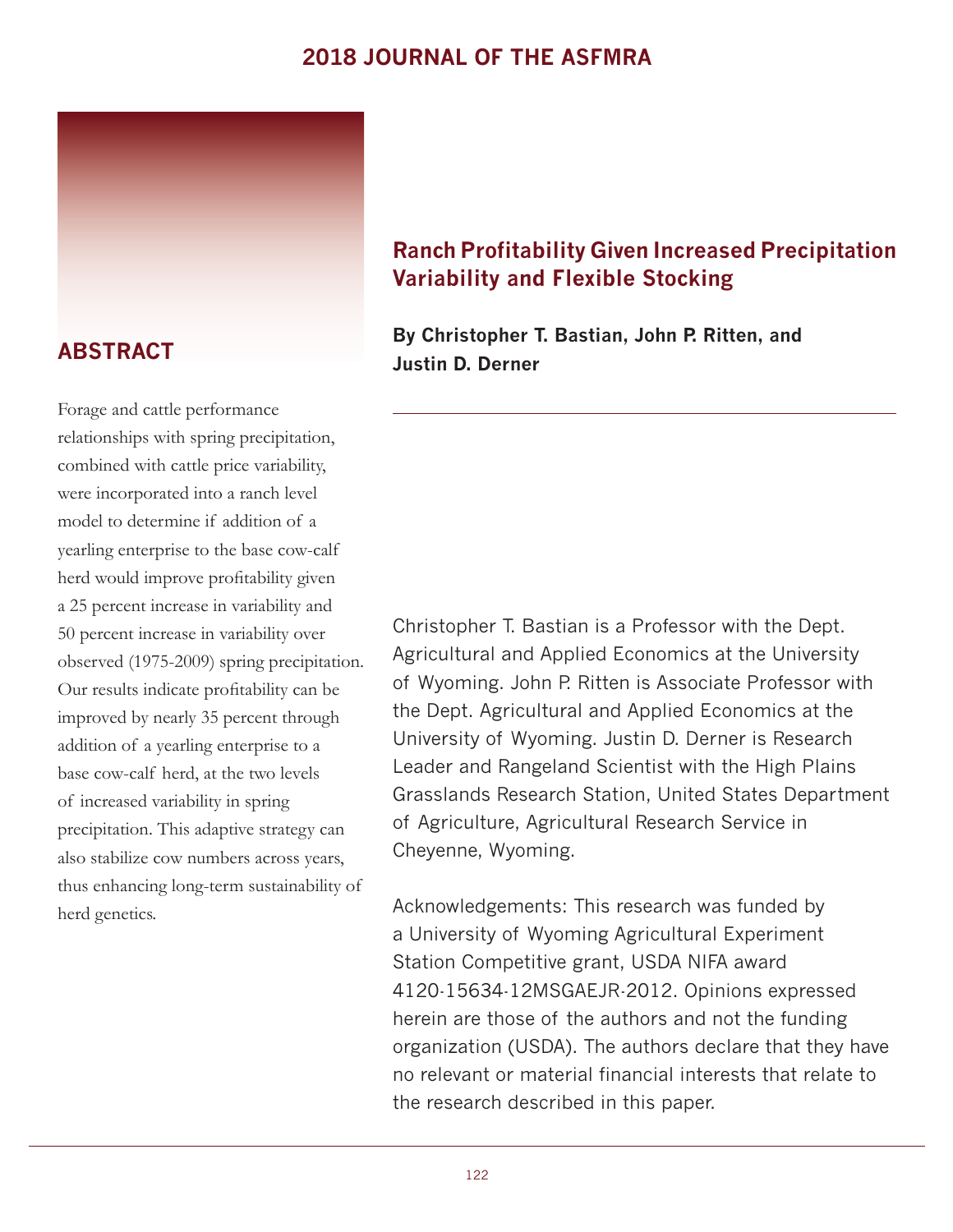#### **Introduction**

Ranching is a dynamic business in which short-term (annual) profitability is highly variable as it is impacted by: 1) changing weather and climatic conditions which influence annual variation in forage production; and 2) cyclical market prices. These independent, yet often interacting conditions provide substantial challenges for ranchers trying to make sound decisions for their business. For example, when forage supplies are reduced should herd numbers be reduced, and if so, by how much, and what are the economic ramifications given the current market prices? When forage supplies rebound, should more replacement heifers be retained or breeding livestock purchased (Bastian et al., 2009; Torell et al., 2010)? Collectively, the suite of herd liquidation and restocking decisions during and after drought events can greatly impact the economic viability of cow-calf ranches (Thomas et al., 2015). Projected increasing variability in seasonal precipitation is likely to result in increased frequency and severity of droughts. Such events will likely lead to greater occurrences of herd reductions to match animal demand with forage availability and most often selling at low prices due to greater numbers of animals being sold, negatively impacting the profitability and financial health of cow-calf operations (Ritten et al., 2010a; Ritten et al., 2010b). Therefore, livestock producers need alternative strategies that can help them reduce risks and increase economic returns despite weather and climatic variability coupled with dynamic market prices.

Adaptive management strategies for drought (e.g., Derner & Augustine, 2016) can aid ranchers applying scienceinformed decision-making when facing both variable precipitation and variable market prices. Although ranchers have a number of strategies in their toolbox to address forage shortages associated with drought (Karchergis et al 2014), the most common strategies are partial herd liquidation and the purchase of additional feed (Bastian et al., 2006). When these strategies are analyzed in ranch-level models coupled with price cycle dynamics, partial herd liquidation has the lowest risk when cattle prices are falling, whereas purchasing feed is profitable when cattle prices are rising (Bastian et al., 2009). Long-term analyses (time horizons of 35 years) indicate that purchasing feed during drought periods can improve long-term profits because added calf sales overcome incurred feed costs compared to herd liquidation and associated costly time lags to rebuild the herd (Ritten et al., 2010c). Ranchers that add a yearling enterprise to the cow-calf enterprise can improve longterm profitability in extended drought events (Ritten et al., 2010b). Although light (conservative) stocking rates can improve individual calf performance and profits under variable forage production from droughts due to less destocking during drought events (Thomas et al., 2015), incorporating a yearling enterprise while reducing the base cow herd number provides more flexibility to match animal demand with forage availability resulting in higher profitability than light stocking rates (Torell et al., 2010). Reductions in profits for cow-calf only operations during dry/drought years due to low forage production and reduced calf gains are not compensated by positive returns during wet years (Hamilton et al., 2016). Thus ranchers need to consider alternative enterprises to mitigate risk associated with precipitation variability.

The strategy of flexible stocking from adding a yearling enterprise to cow-calf operations offers additional opportunities for ranchers in highly variable precipitation environments (Ritten et al., 2010b; Torell et al., 2010). However, the question remains as to whether this added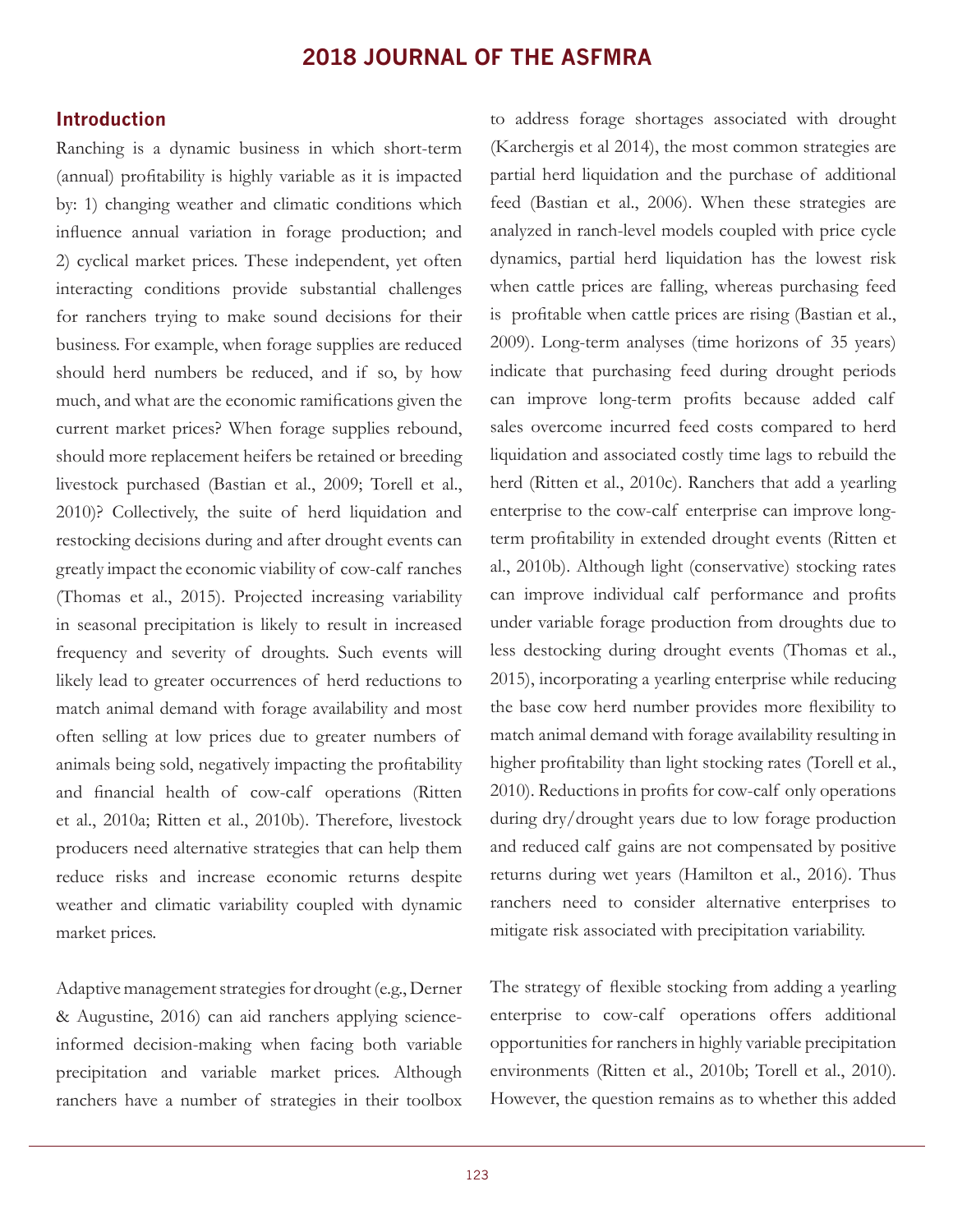flexibility can overcome both the negative impacts on forage production and cattle performance from increased variability in precipitation. Here, we utilize existing forage production and cattle performance relationships associated with spring precipitation (Derner & Hart, 2007; Derner et al., 2008) in a ranch-level model which also incorporates market price variability and cycles to analyze whether adding a yearling enterprise to the base cow-calf operation can improve profitability and reduce risks under three levels of spring precipitation variability (historical precipitation, 25% variability increase, and 50% variability increase).

#### **Methods**

We develop a multi-period, linear programming model of a case ranch based on characteristics of operations found in southeastern Wyoming. This model incorporates relationships between spring precipitation, forage production, cattle performance, and price cycle dynamics to estimate long term profitability for the case ranch given different precipitation profiles (average spring precipitation, historical precipitation, 25% increase in precipitation variability, and 50% increase in precipitation variability). We utilize data related to precipitation, forage production, and cattle performance from research conducted at the US Department of Agriculture (USDA) – Agricultural Research Service (ARS), High Plains Grasslands Research Station (HPGRS) located in Laramie County in southeastern Wyoming. Given the relationships estimated from the USDA ARS data, we analyze the impact of adding a yearling enterprise to the base cow-calf ranch given the different precipitation profiles coupled with 100 iterations of different cattle price conditions for each profile. See the appendix at the end of the article titled "Model Specifics" for more technical details about model development, land

characteristics of the ranch, estimated precipitation profiles, precipitation impacts on forage, precipitation impacts on cattle performance, and the incorporation of cattle price dynamics into the analysis.

We first estimate the model across the three precipitation profiles (historical, 25% increase, and 50% increase) and price observations (100 iterations of the Monte Carlo simulations for each 35 year precipitation profile) for the cow-calf only operation. Then, we estimate the model assuming the ranch can decide to retain calves for a yearling enterprise given the precipitation and price iterations previously described. To fully understand the impact of spring precipitation variability alone, we run these same operation types (cow-calf only versus cow-calf-yearling) assuming average precipitation for the study period occurs every year, i.e., no variability in precipitation as every year the ranch is assumed to receive average precipitation in the spring, but allow prices to vary in the same way as before. We analyze these data from the model runs (average precipitation, historical precipitation, 25% increase, and 50% increase) to achieve our research objective.

#### **Results**

Model results reveal that profitability for the case ranch with cow-calf herd only is 45 percent less with historical precipitation than if the ranch received average precipitation each year (Figure 3). What causes this? Destocking during dry years, when prices are unfavorable, coupled with the production lag associated with rebuilding the cow herd through greater heifer numbers retention, has a very negative impact on ranch profitability. Dry years hurt profitably by liquidating breeding stock (or purchasing additional feed), and the ranch can lose out on sales in subsequent years as it tries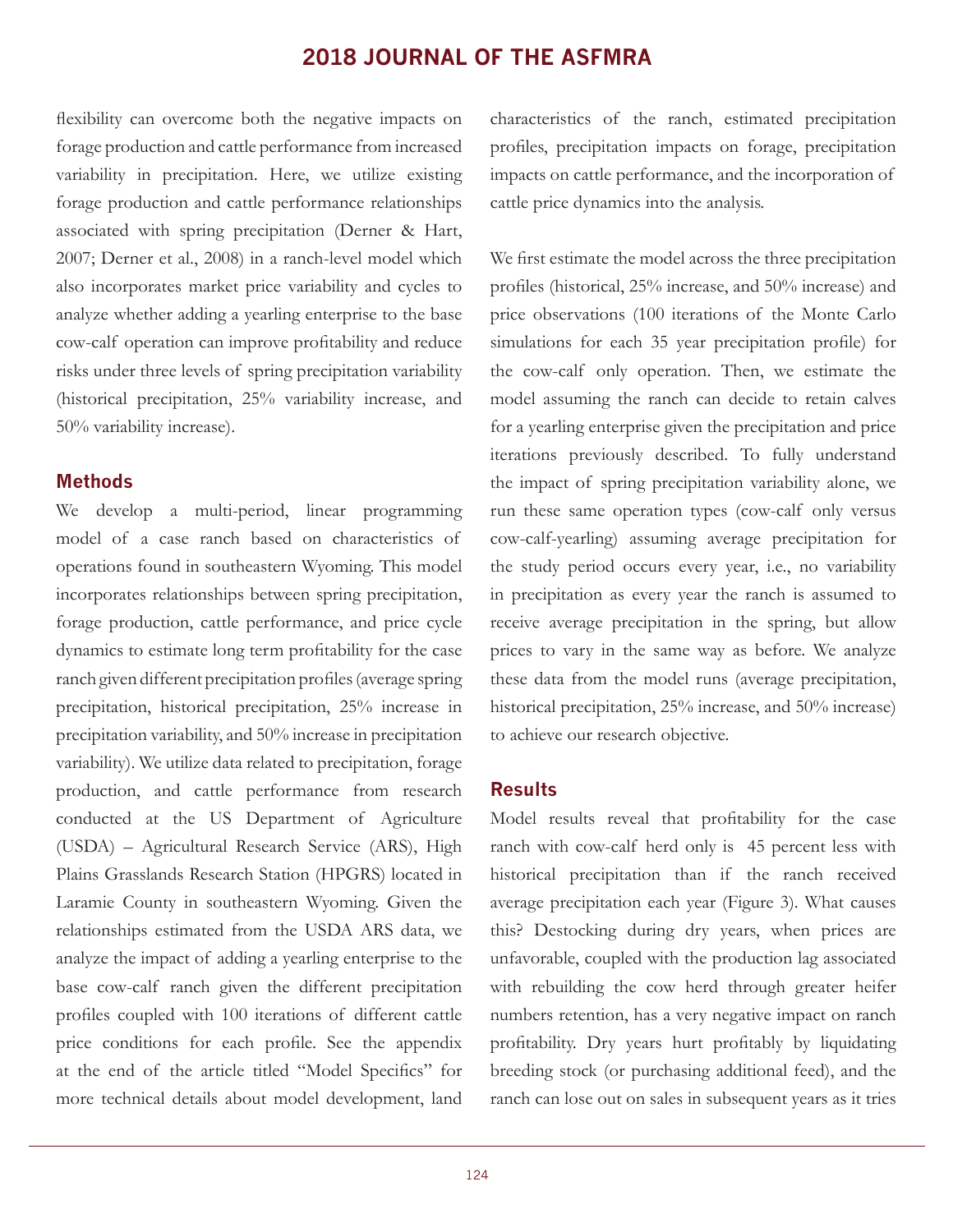to build herd numbers through retaining more heifer calves rather than selling them. Ranches also can lose out in wet years due to the inability to rapidly increase cow numbers to take advantage of additional forage production.

If steer calves are retained as a separate yearling enterprise to provide flexibility in stocking for the operation, then ranch-level profitability is increased. Added flexibility from utilizing yearlings to match animal demand with forage availability improves long-term profitability by over 23 percent, compared to the case ranch with cowcalf herd only. Even though profitability is improved long-term, it is important to note that not every year is profitable, regardless of strategy. For example, cattle price cycles independently without the influence of weather and climatic variability caused roughly eight percent of years to be unprofitable for the cow-calf operation. Addition of the variability in historical precipitation compared to just using average spring precipitation nearly doubles the probability of negative profits to 15.7 percent for the cow-calf operation, and the percentage is only slightly less for the cow-calf plus yearling operation at 13.7 percent (Table 1). This suggests the variability in spring precipitation compounds the price variability impacts on ranch-level profit variability.

The impact on profitability associated with flexible stocking from the yearling enterprise becomes even more pronounced with increasing variability in spring precipitation. For example, increasing spring precipitation variability by 25 percent results in decreasing cowcalf only profits by an additional 19 percent compared to historical precipitation variation (Table 2), but the addition of a yearling operation to the cow-calf ranch in this precipitation profile increases long-term profitability

by 35 percent compared to cow-calf only operations. This percentage increase in profitability for the cowcalf plus yearling operation compared to cow-calf alone is consistent for the 50 percent increase in spring precipitation variability as well, even though net present value of profits drops by an additional 4 percent when the variability doubles.

Matching animal demand to forage availability with the flexible stocking offered by adding a yearling enterprise to the cow-calf herd operation is the primary reason for increased profitability compared to traditional cow-calf operations only. For example, optimal cowherd numbers (represented by Animal Unit Years in Figure 4) decrease by 50 percent when historical spring season precipitation is used in the model over the 35 years compared to the scenario using the average spring precipitation value across all years (Figure 4). This decrease in optimal cow numbers occurs as replacement only occurs from within the herd through retaining replacement heifers, and cow numbers rarely have time to fully recover to pre-drought numbers before liquidation begins again in response to the next drought or extended dry period. Using yearlings as a "flex" strategy provides more timely responses to effectively match forage availability with animal demand. Yearlings can be moved to feedlots or other geographic areas, or sold during dry periods, with the base cow herd still producing a stable number of calves for sale or retainment of heifers for replacement. Therefore, the addition of a yearling enterprise to the cow-calf only operation will result in a smaller base herd of cows compared to the cow-calf only operation, but this cowherd is more stable over time thereby lessening impacts of liquidating valuable individual herd genetics. This stability in breeding livestock, coupled with the flexibility to increase or decrease numbers of yearlings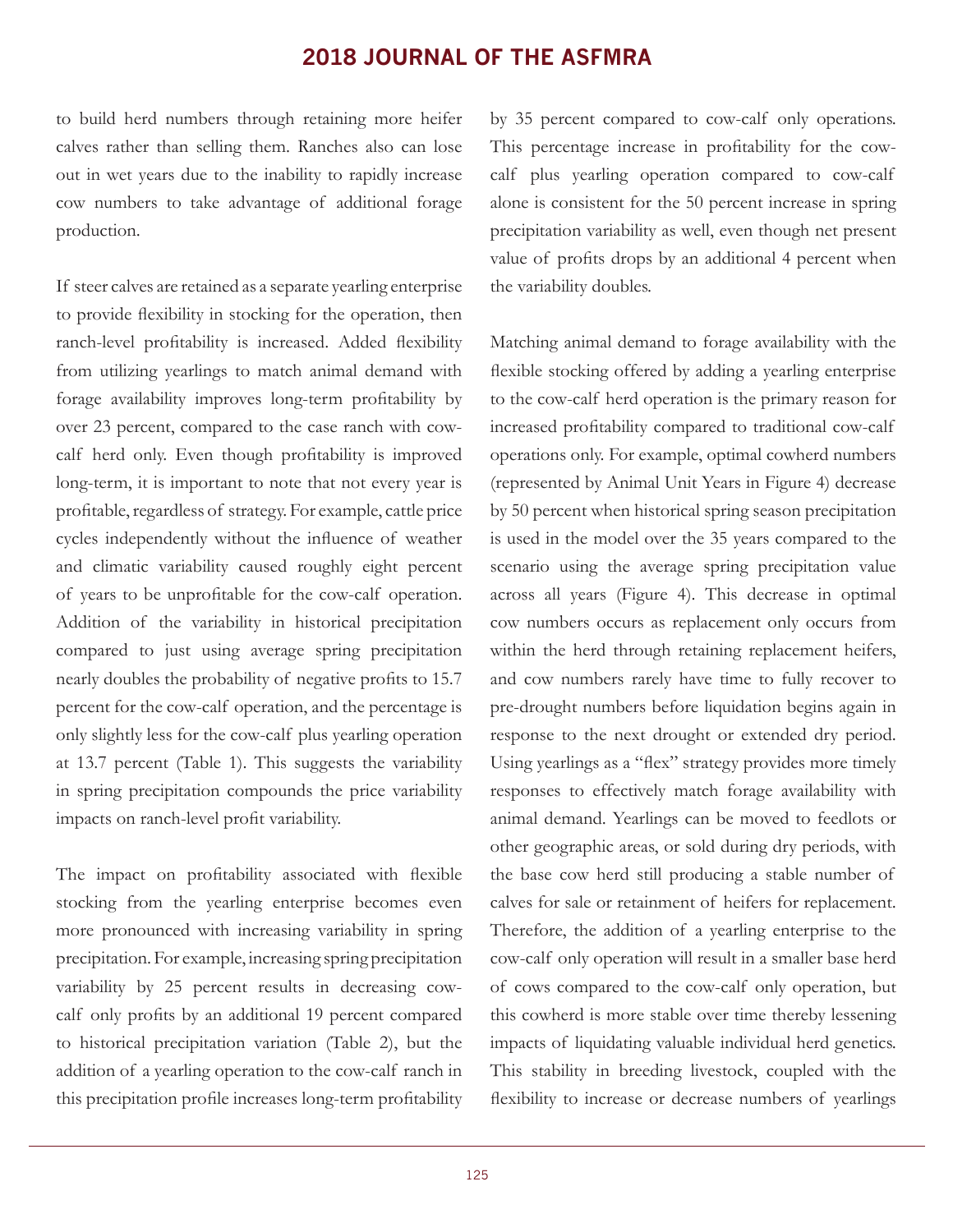more quickly than calf numbers, results in a 23 percent increase in total animal units supported by the ranch compared to the cow-calf only operation facing historical variability in spring precipitation (Figure 4).

It is interesting to note, that while profitability is increased with adding a yearling enterprise to a cow-calf only operation with more variable spring precipitation, our results do not suggest a decrease in profit variability (Table 2). Standard deviations are higher for the cow-calf plus yearling operation compared to the cow-calf only operation across all three precipitation profiles, although standard deviations are relative to the mean, and the means are substantially higher for the cow-calf plus yearling operations. Coefficients of variation indicate slightly less variability for the cow-calf-yearling operation compared to the cow-calf operation for the historical precipitation profile (0.093 versus 0.117), but this relationship is reversed, i.e., higher variability for the cow-calf-yearling operation, for the 25 percent and 50 percent increase profiles. These results do not demonstrate reductions in risk for ranchers, as measured by profit variability, for the cow-calf plus yearling operation compared to the cowcalf only operation when influenced by increased spring precipitation variability.

#### **Conclusions**

We utilize existing forage and cattle performance relationships associated with spring precipitation in a ranch-level model combined with incorporation of cattle market price variability. Our analysis of adding a yearling enterprise to a cow-calf only ranch operation suggests that profitability can be improved by nearly 35 percent with increased levels of spring precipitation variability (25% and 50% increase in standard deviation). Adding yearlings enables more effective matching of

forage availability to animal demand which provides opportunities to utilize "extra" forage produced in above-average years while minimizing overutilization in below-average years. The second benefit of including yearlings into a cow-calf only operation is that the ranch has a more stable, albeit smaller, number of base cows. This benefits ranchers by not having to liquidate valuable individual herd genetics in dry/drought years.

Understanding the variable nature of both cattle market prices and forage production is important for ranchers regarding science-informed decision-making for longterm economic sustainability. Increasing long-term profitability through adding yearlings to the traditional cow-calf only ranch enterprise is achieved through more effectively matching available forage with animal demand as the yearlings provide flexibility on the demand side. It is important to note that although profitability over the long-term is markedly enhanced with adding yearlings to a cow-calf operation, risk to the rancher is not reduced as profit variability among years remains similar and the likelihood of negative returns in any given year is only slightly lower. In addition to greater profitability potential over the long-term, adding yearlings to a cow-calf only operation results in the base cow herd being smaller, but more stable with time thereby enhancing long-term sustainability of individual herd genetics.

#### **Endnotes**

1. Bastian et al. (2005) indicate that while variations across counties do exist, this region is relatively homogeneous in terms of livestock production, average productivity of range resources, and average ranch carrying capacity. Average carrying capacity of ranches sold (n=147) in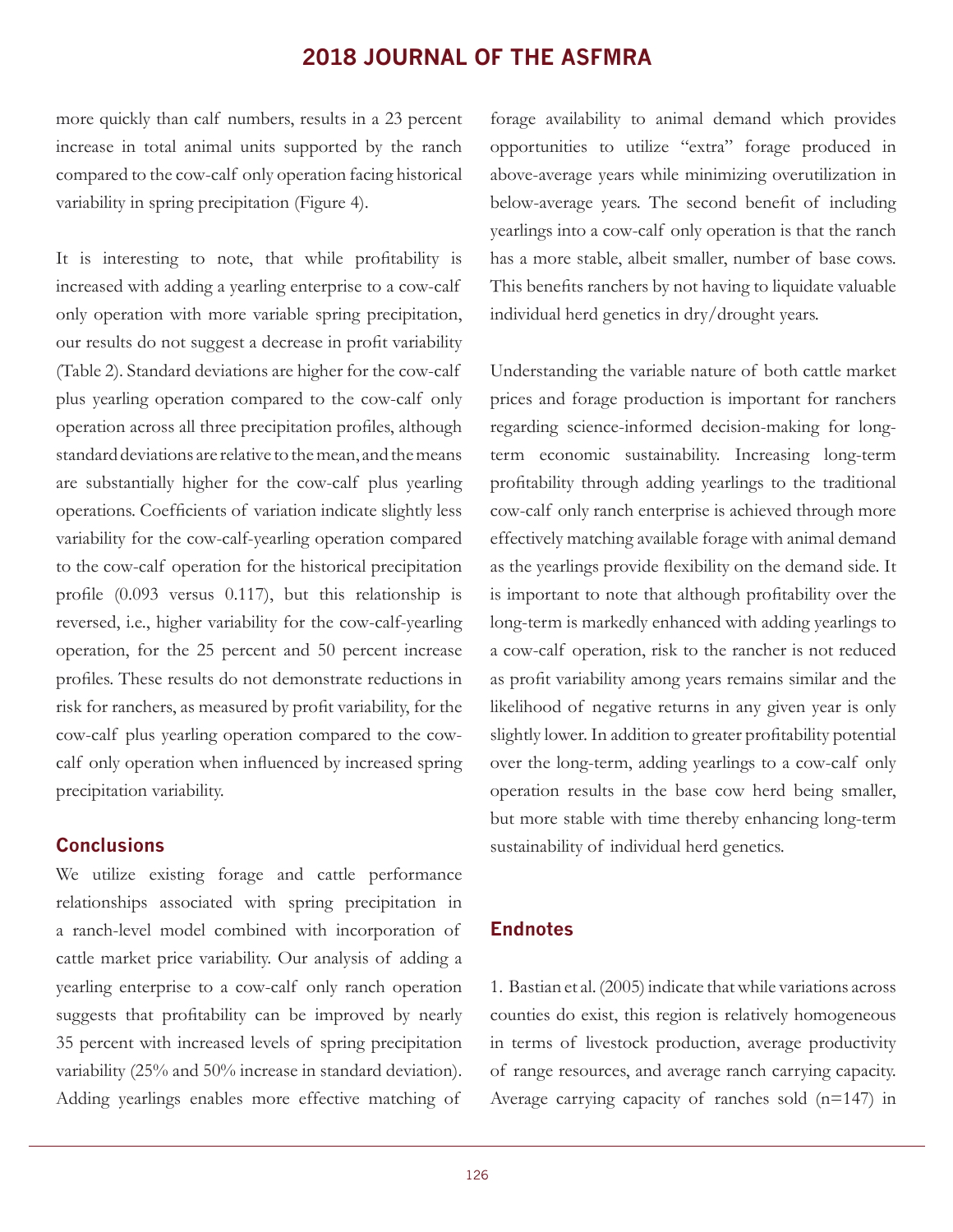these counties for this region ranged between 159 and 162 Animal Units during their study period of 2002- 2004 while our case ranch has range forage production to carry about 150 AU not including hay production (Bastian et al,. 2005). While the average operations across the counties are similar, as expected, heterogeneity does exist. For example, operations ranged from 1 to 19 head per operation for 2012 to operations with over 500 head in the counties for the study area for our analysis (NASS 2012). However, given the objective of the study, we model our case ranch based on average characteristics for the region of interest which results in an operation that has a relatively representative carrying capacity.

2. Costs per ton of alfalfa hay produced, using Hewlett and Bastian (1992) (\$127/ton), are similar to costs per ton estimated for Nebraska for 2014 (\$126/ton) (Klein et al., 2014a; Klein et al., 2014b).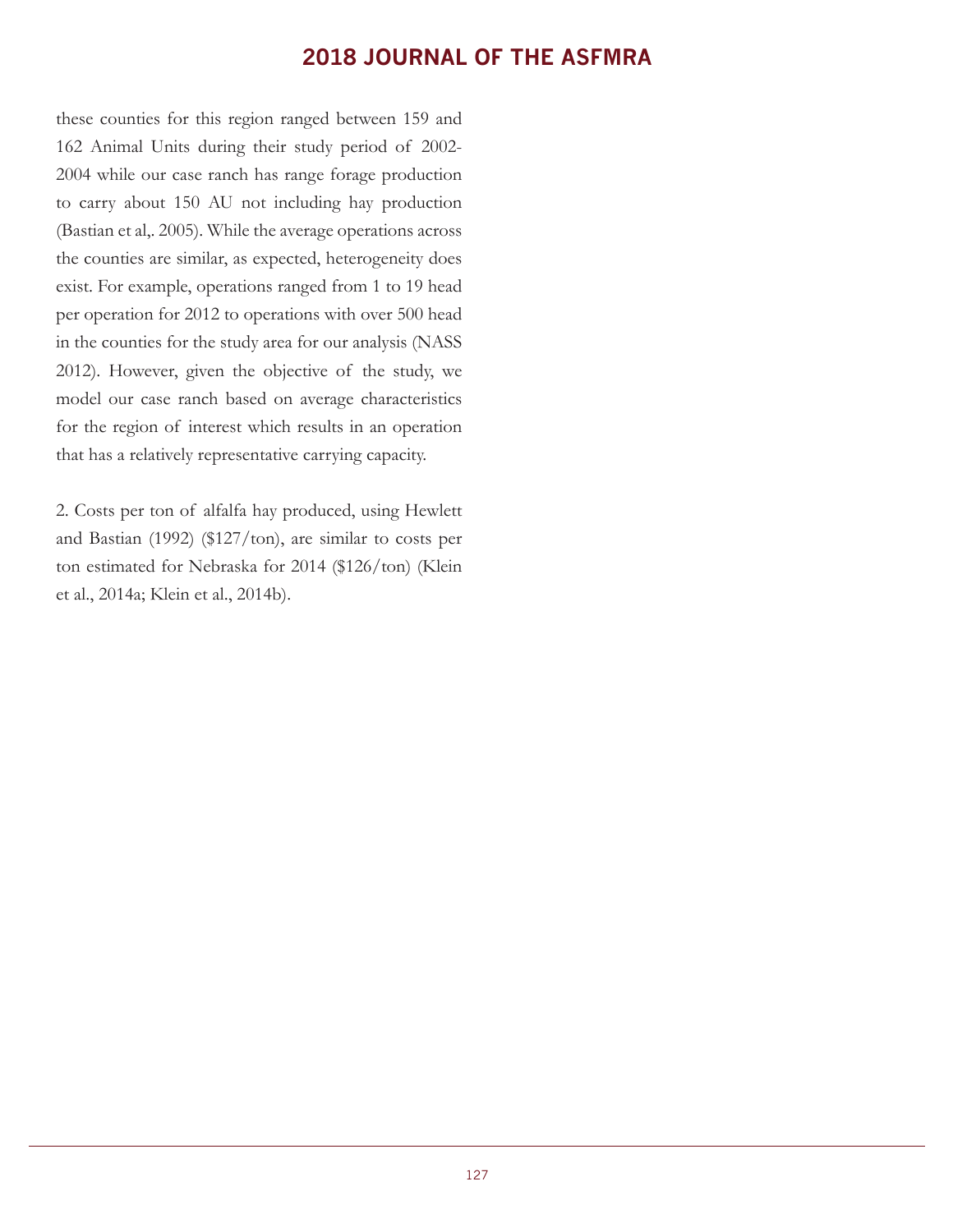#### **References**

Bastian, C. T., P. Ponnamaneni, S. Mooney, J. P. Ritten, W. M. Frasier, S. I. Paisley, M. A. Smith, and W. J. Umberger. 2009. "Range Livestock Strategies Given Extended Drought and Different Price Cycles," *Journal of the American Society of Farm Managers and Rural Appraisers* 72: 153-163.

Bastian, C. T., S. Mooney, A. M. Nagler, J. P. Hewlett, S. I. Paisley, M. A. Smith, W. M. Frasier, and W. J. Umberger. 2006. "Cattle Ranchers Diverse in Their Drought Management Strategies," *Western Economics Forum* 5,2: 1-8.

Bastian, C. T., Freeburn, S. L., Hewlett, J. P., 2005. Wyoming farm, ranch & rural land market: 2002-2004. Agr. Exp. Sta. Bull. B-1168. University of Wyoming.

BLM (Bureau of Land Management). 2014. "Wyoming Surface and Mineral Status." http:www.blm.gov/wy/st/en/ resources/public\_room/gis/datagis/state/state-own.html

Derner J. D. and D. J. Augustine. 2016. "Adaptive Management for Drought on Rangelands." *Rangelands* 38: 211-215.

Derner, J. D., R. H. Hart, M. A. Smith, and J. W. Waggoner. 2008. "Long-term Cattle Gain Responses to Stocking Rates and Grazing Systems in Northern Mixed-grass Prairie," *Livestock Science* 117: 60 - 69.

Derner, J. D., and R. H. Hart. 2007. "Grazing-induced Modifications to Peak Standing Forage Crop in Northern Mixed-grass Prairie," *Rangeland Ecology and Management* 60: 270 -276.

Eisele, K.L., J P. Ritten, C.T. Bastian, and S.I. Paisley. 2011. "Enterprise Budget for Beef Cattle: Cow-Calf Production; 200 Head, Southeastern Wyoming." Extension Bulletin. B-1217. University of Wyoming.

Gray, S.T., C. Fastie, S. T. Jackson, and J. L. Betancourt. 2004. Tree-ring Based Reconstructions of Precipitation in the Bighorn Basin, Wyoming since A.D. 1260. *Journal of Climate*, 17:3855-3865.

Hamilton, T. W., J. P. Ritten, C. T. Bastian, J. D. Derner, and J. A. Tanaka. 2016. "Economic Impacts of Increasing Seasonal Precipitation Variation on Southeast Wyoming Cow-Calf Enterprises," *Rangeland Ecology and Management* 69: 465-473.

Hewlett, J.P., and C. Bastian. 1992a. "Crop Enterprise Budget: Alfalfa Baled, Wheatland Area." Cooperative Extension Service. MP-72.1. University of Wyoming.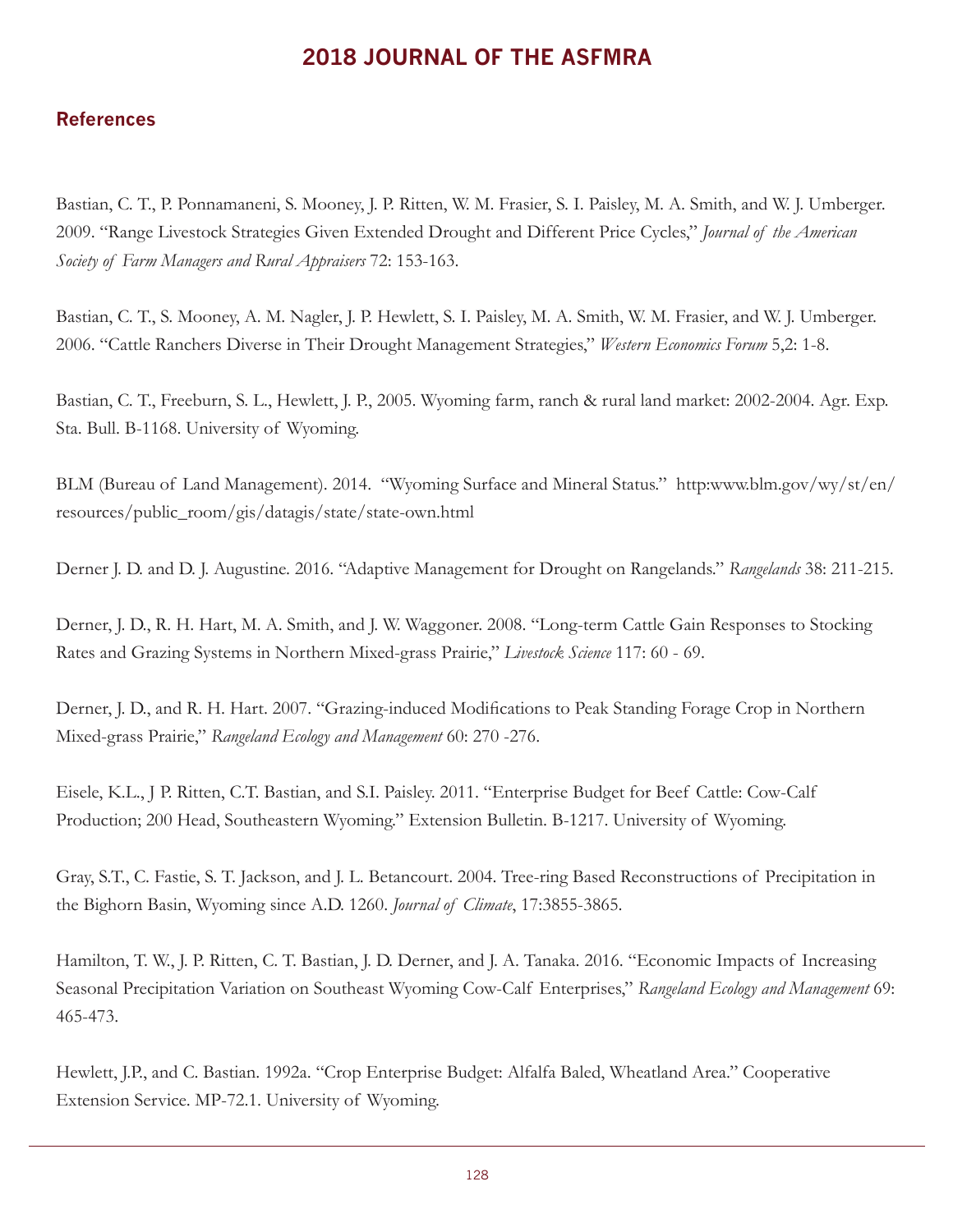Hewlett, J.P., and C. Bastian. 1992b. "Crop Enterprise Budget: Alfalfa Establishment, Wheatland Area." Cooperative Extension Service. MP-72. University of Wyoming.

Kachergis, E., J. D. Derner, B. B. Cutts, L. M. Roche, V. T. Eviner, M. N. Lubell, and K. W. Tate. 2014. "Increasing Flexibility in Rangeland Management During Drought." *Ecosphere* 5: 1-14

Klein, R.N., R.K. Wilson, and J. Johnson. 2014. "2014 Budget 38. Grass Hay, Large Round Dryland." Crop Budgets, Nebraska. Lincoln, NE: U.S. Lincoln Extension, Institute of Agriculture & Natural Resources, Department of Agriculture-Agriculture Research Service.

Klein, R.N., R.K. Wilson, and J. Johnson. 2014a. "2014 Budget 6. Alfalfa, Established Spring Seed, Pivot Irrigated." Crop Budgets, Nebraska. Lincoln, NE: U.S. Lincoln Extension, Institute of Agriculture & Natural Resources, Department of Agriculture-Agriculture Research Service.

Klein, R.N., R.K. Wilson, and J. Johnson. 2014b. "2014 Budget 10. Alfalfa, Large and Small Square, Pivot Irrigated." Crop Budgets, Nebraska. Lincoln, NE: U.S. Lincoln Extension, Institute of Agriculture & Natural Resources, Department of Agriculture-Agriculture Research Service.

NASS (National Agricultural Statistics Service). "Wyoming 2012 Agricultural Statistics." U. S. Department of Agriculture, U. S. Government Printing Office, Washington, D.C.

Ritten, J. P., W. M. Frasier, C. T. Bastian, and S. T. Gray. 2010a. "Optimal Rangeland Stocking Decisions Under Stochastic and Climate Impacted Weather," American Journal of Agricultural Economics 92: 1242-1255.

Ritten, J. P., C. T. Bastian, S. I. Paisley, and M. A. Smith. 2010b. "Long Term Comparison of Alternative Range Livestock Management Strategies Across Extended Droughts and Cyclical Prices," *Journal of the American Society of Farm Managers and Rural Appraisers* 73: 243-252.

Ritten, J. P., W. M. Frasier, C. T. Bastian, S. I. Paisley, M. A. Smith, and S. Mooney. 2010c. "A Multi-period Analysis of Two Common Livestock Management Strategies Given Fluctuating Precipitation and Variable Prices," *Journal of Agricultural and Applied Economics* 42: 177-191.

Rosenthal, R.E. 2008. *GAMS: A User's Guide*. Redwood City, CA. The Scientific Press.

Strauch, B. A. Profitability and Business Risk of Fall Versus Spring Calving in Wyoming. (MS Thesis, University of Wyoming, 2008).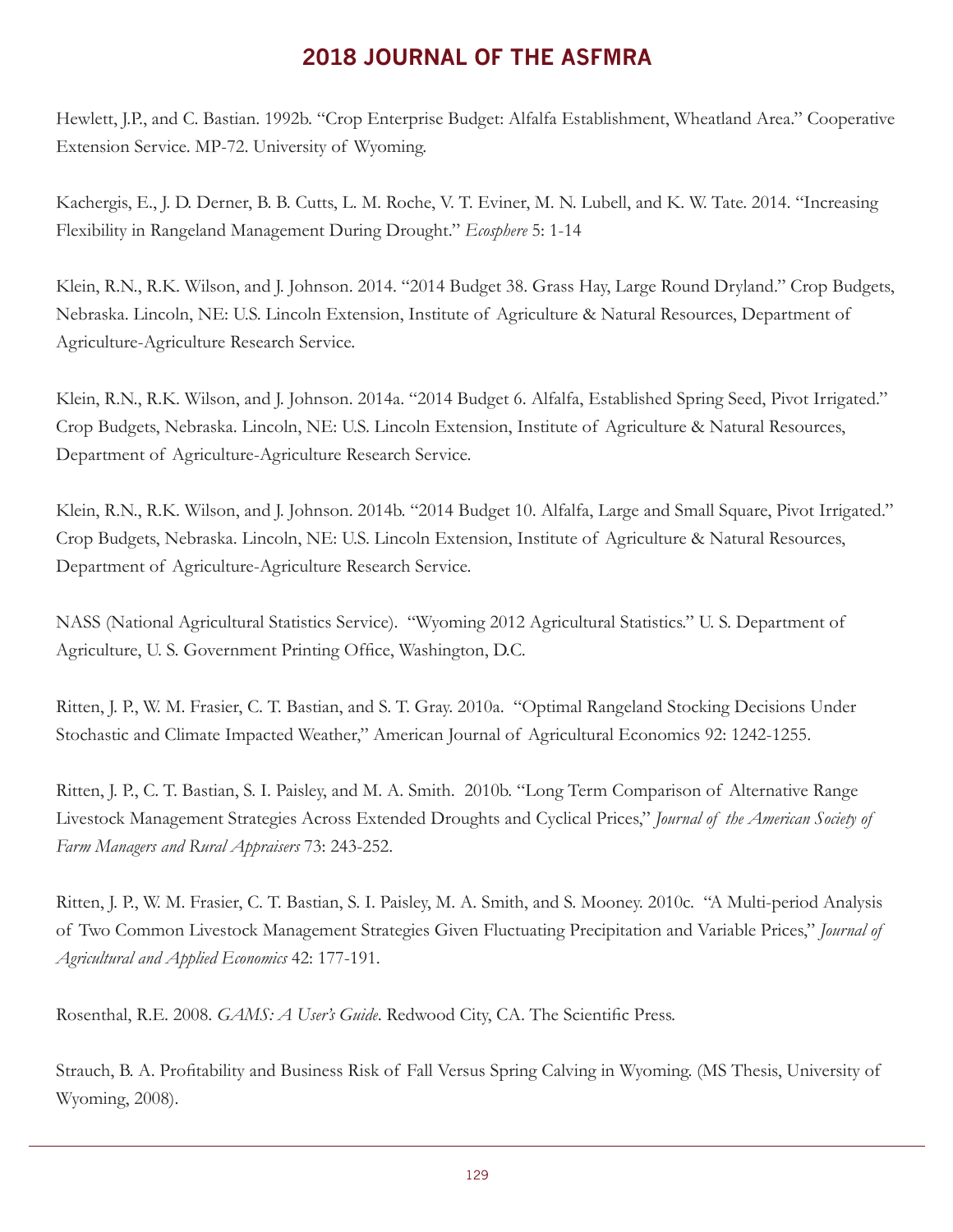Thomas, M. G., A. H. Mohamed, M. N. Sawalhah, J. L. Holecheck, D. W. Bailey, J. M. Hawkes, P. Luna-Nevarez, F. Molinar, and G. Khumalo. 2015. "Long-term Forage and Cow-calf Performance and Economic Considerations of Two Stocking Levels on Chihuahuan Desert Rangeland," *Rangeland Ecology and Management* 68: 158-165.

Torell, L. A., N. R. Rimbey, O. A. Ramirez. 2010. "Economics of Flexible Versus Conservative Stocking Strategies to Manage Climate Variability Risk," *Rangeland Ecology and Management* 63: 415-425.

Torell, L.A., N.R. Rimbey, and J.A. Tanaka. 2013. "Ranch-Level Economic Impacts of Altering Grazing Policies on Federal Land to Protect the Greater Sage-Grouse." *Journal of Rangeland Applications*. 1: 1-13.

Volesky, J. D., D. C. Adams, and R. T. Clark. 2002. "Windrow Grazing and Baled-hay Feeding Strategies for Wintering Calves," *Journal of Range Management* 55: 23-32.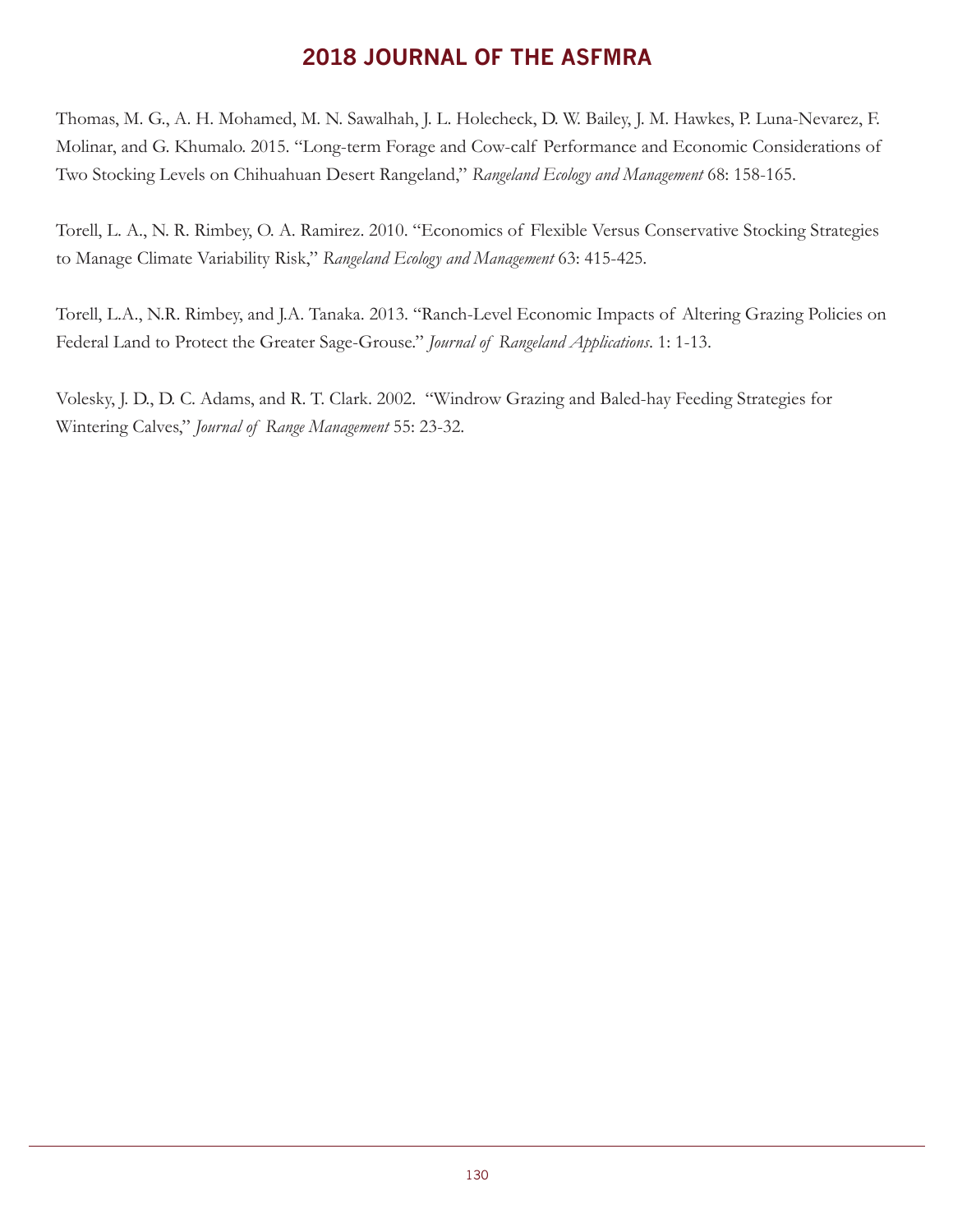

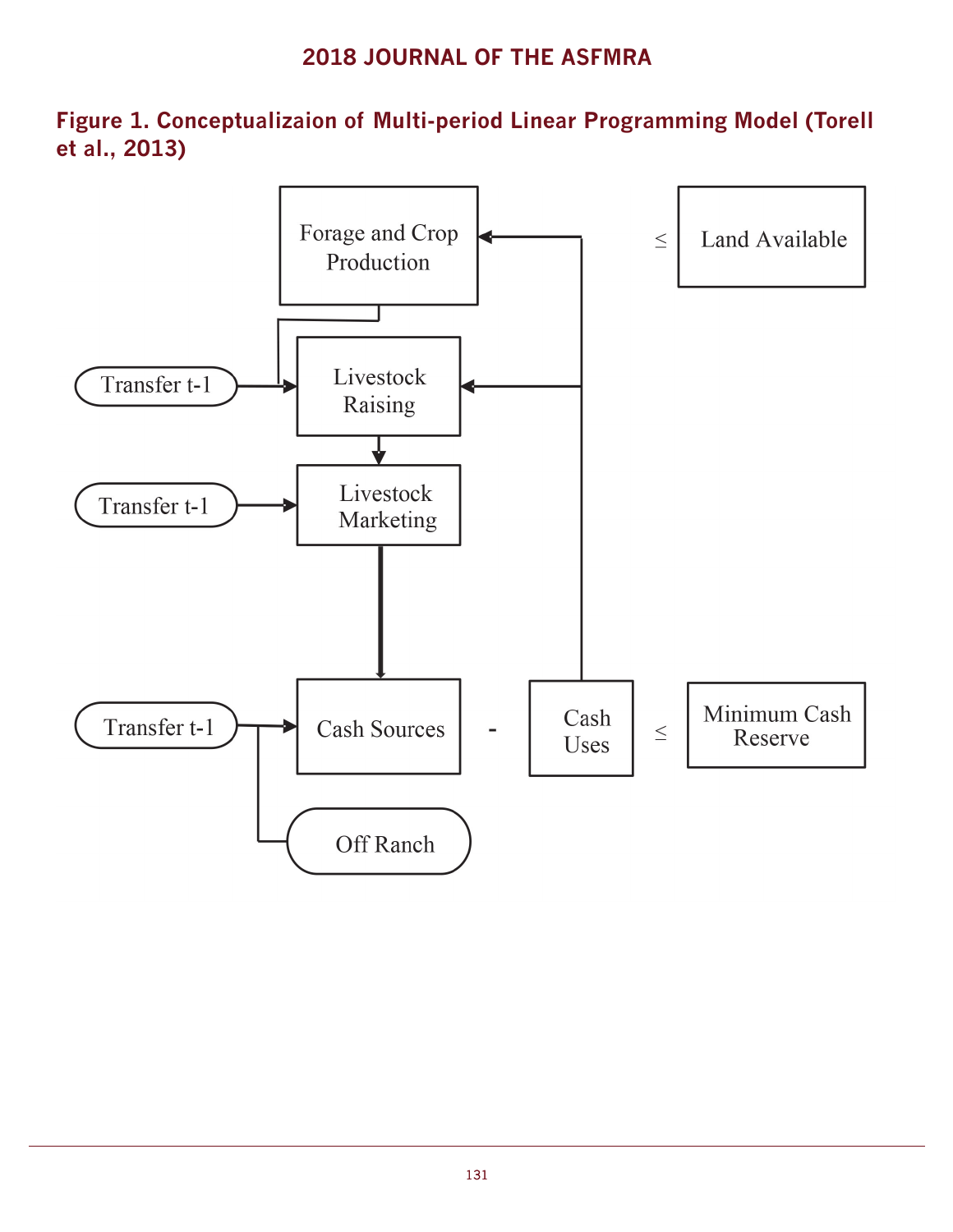

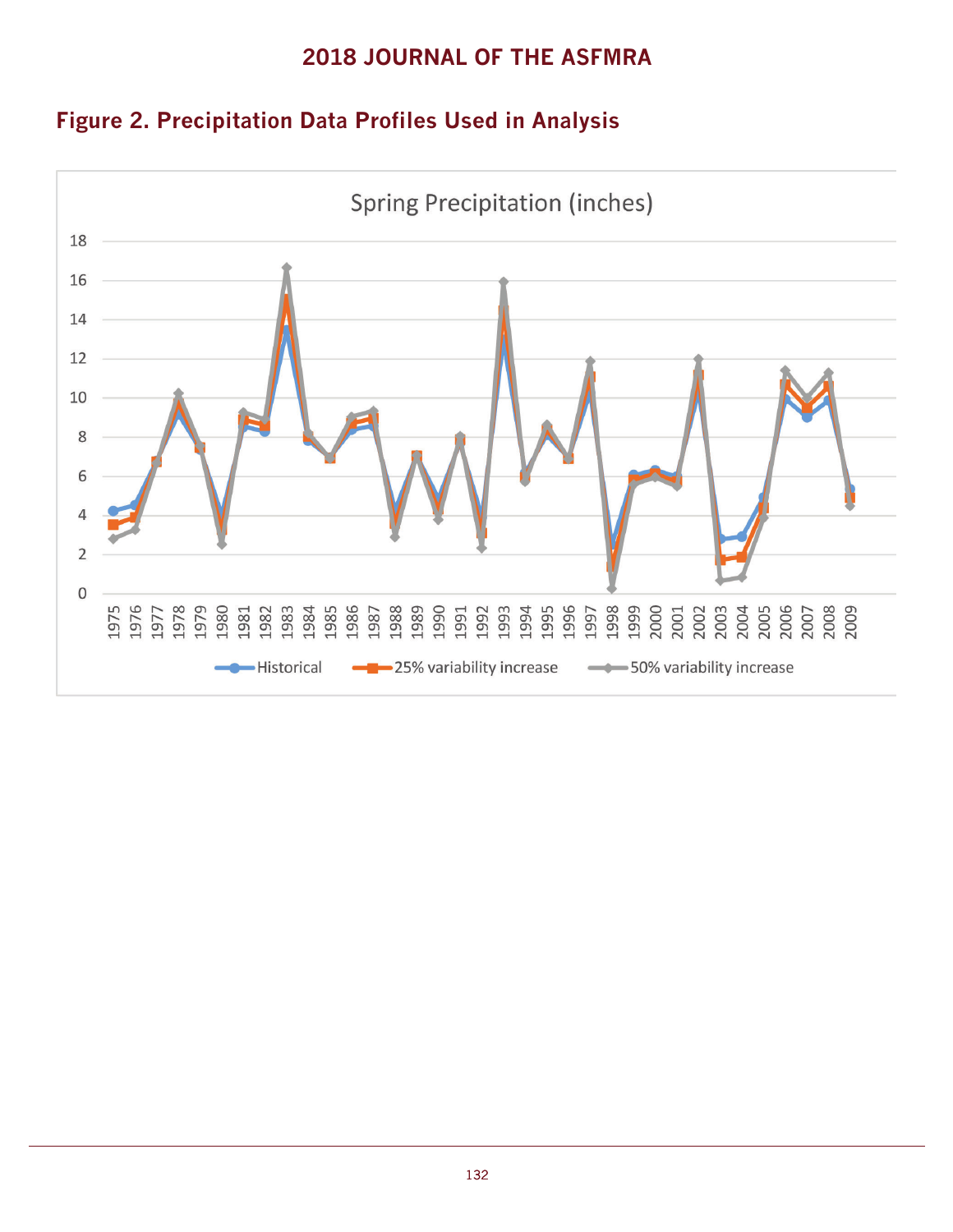

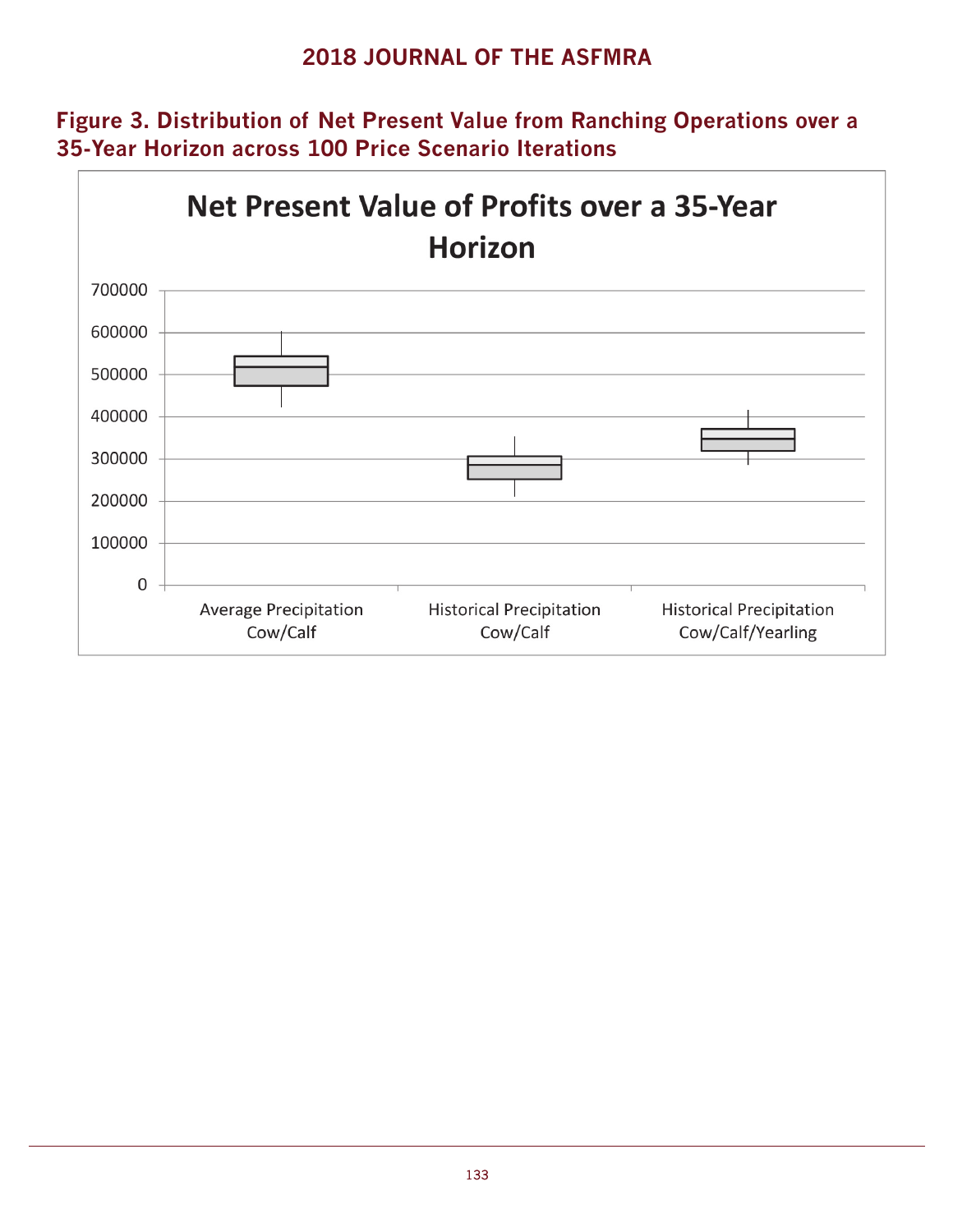

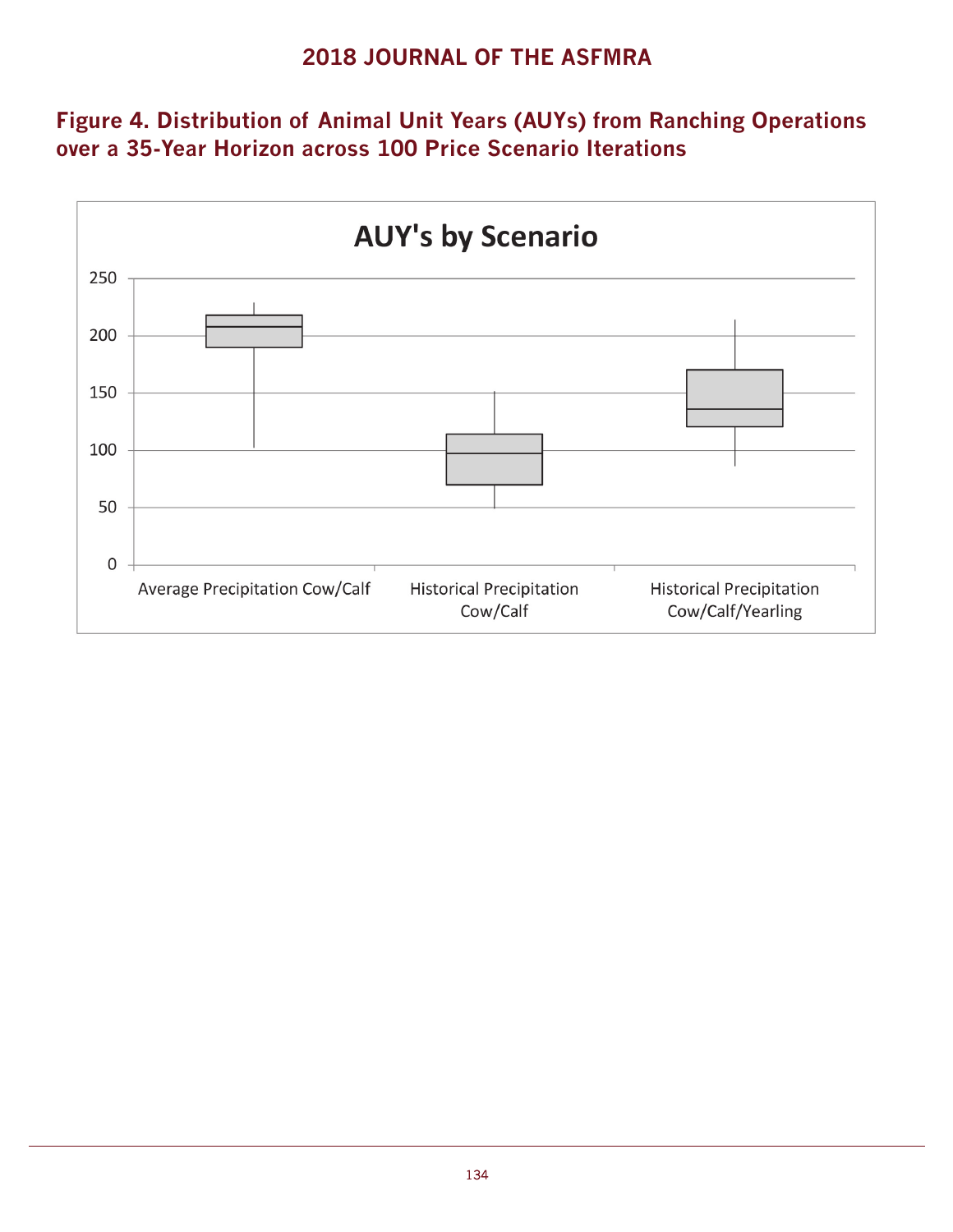# **Table 1. Probability of Annual Returns Less than \$0**

| Average Precip. | Historical Precip. | Historical Precip. |
|-----------------|--------------------|--------------------|
| Cow/Calf        | $\text{Cow/Calf}$  | Cow/Calf/Yearling  |
| $8.8\%$         | $15.7\%$           | $13.7\%$           |

# **Table 2. Estimated Net Present Values Across Precipitation Profiles by Operation Type**

| Net             | Avg.      | Hist.     | Hist.      | 25%       | 25%             | 50%       | 50%             |
|-----------------|-----------|-----------|------------|-----------|-----------------|-----------|-----------------|
| Present         | Precip.   | Precip.   | Precip.    | Inc.      | Inc.            | Inc.      | Inc.            |
| Values          | $Cw-Clf$  | $Cw-Clf$  | Cw-Clf-Yr. | $Cw-Clf$  | $Cw$ -Clf- $Yr$ | $Cw-Clf$  | $Cw$ -Clf- $Yr$ |
| Average         | \$511,866 | \$281,535 | \$347,006  | \$229,418 | \$310,055       | \$219,459 | \$296,510       |
|                 |           |           |            |           |                 |           |                 |
| Std.            | \$43,832  | \$33,050  | \$32,247   | \$5,918   | \$22,415        | \$5,800   | \$21,795        |
| Dev.            |           |           |            |           |                 |           |                 |
|                 |           |           |            |           |                 |           |                 |
| Coeff. Of 0.086 |           | 0.117     | 0.093      | 0.026     | 0.072           | 0.026     | 0.074           |
| Variation       |           |           |            |           |                 |           |                 |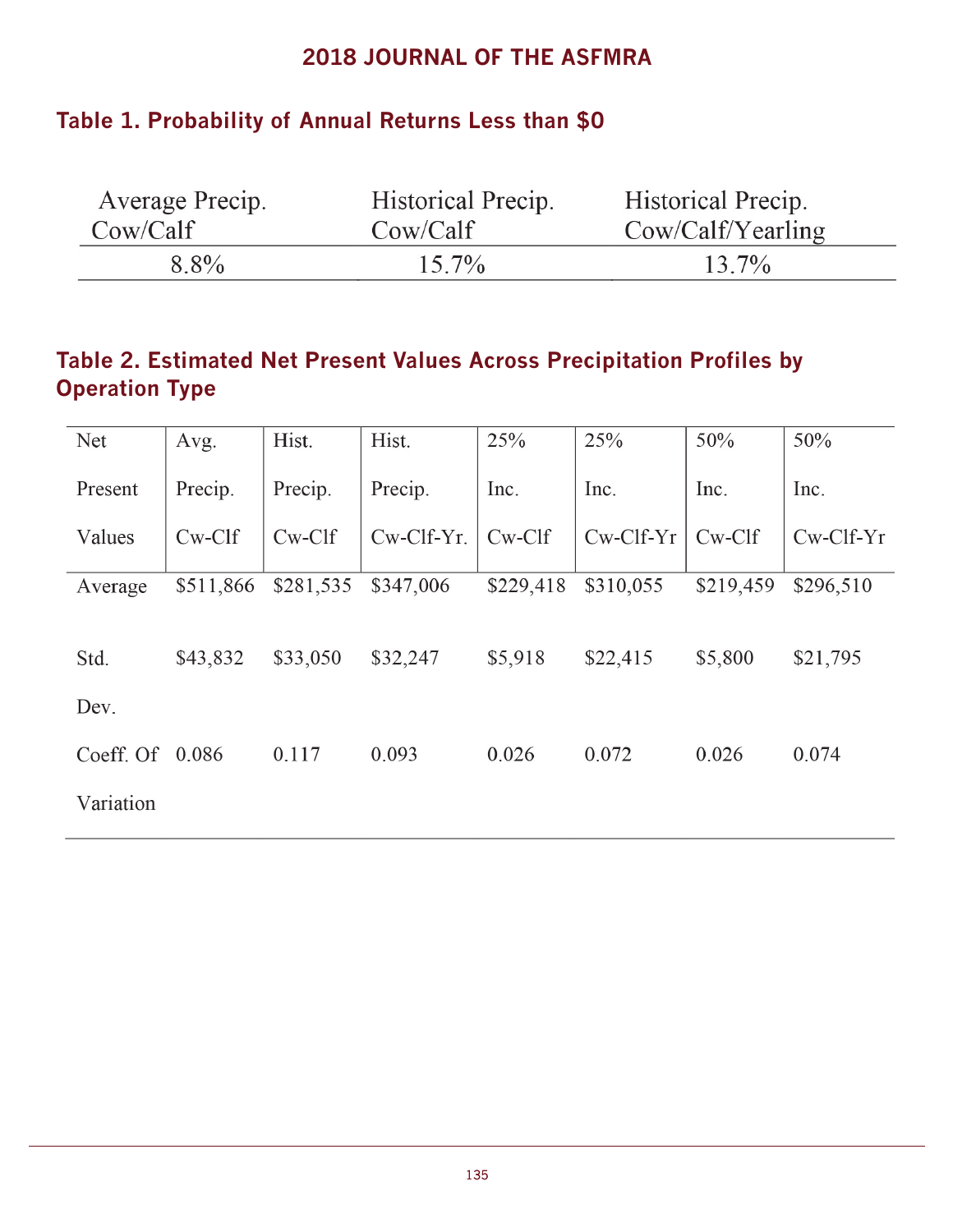#### **Appendix: Model Specifics**

#### *Ranch Characteristics, Production Costs, and Prices*

Land resources for the case ranch are based on data from a six-county region (Albany, Converse, Goshen, Laramie, Niobrara, and Platte Counties). The total number of acres for each land type by county (BLM, 2014), coupled with the total number of operators in each county according to Wyoming 2012 Agricultural Statistics, were utilized to simulate average land resources for an operation in the region of interest (NASS, 2012). Non-private lands included in the representative ranch include state-owned, and federal lands of the Bureau of Land Management (BLM) and United States Forest Service (USFS). The operation consists of 2,827 acres of deeded rangeland, 308 acres of state land, 205 acres of BLM, 139 acres of USFS, and 205 acres of privately leased pasture. The number of animal unit months (AUMs) available for grazing are 1,385 AUMs from deeded rangeland, 150 AUMs from state-owned land, 100 AUMs from BLM, 68 AUMs from USFS, and 100 AUMs from privately leased lands. The representative ranch also consists of 172 acres of irrigated alfalfa hay land and 225 acres of irrigated meadow hay land. These hayed lands also are assumed to offer the potential for grazing after harvest occurs and provide an additional 410 AUMs of grazing for the case ranch (Strauch 2008). While many operations in the region also have other enterprises such as crops from farming, we focus only on range livestock production and the ability to produce hay for winter feeding in the model to address our research objective.

We base our operation practices and related costs of production for the case ranch on data available from existing budgets and input prices relevant to the study area. Costs of production for meadow hay came from

western Nebraska budgets close to the study region (Klein et al., 2014). Costs of production for irrigated alfalfa hay came from Hewlett and Bastian (1992 a,b) as these budgets were developed from producer interviews in the study area which were adjusted to 2012 dollars. Federal and state rangeland grazing costs came from Eisele et al. (2011) and Strauch (2008).<sup>1</sup> Cattle production costs including brood cow, cull cow, replacement heifer, salt/mineral, protein supplement, veterinary, labor, transportation and marketing came from Eisele et al. (2011). Yearling costs were updated from Ritten et al. 2010b. Fixed ranch expenses of \$45,000 include facility maintenance, equipment maintenance, depreciation, insurance, taxes, and professional services (Eisele et al. 2011). All costs are deflated to 2012 dollars using the Producer Price Index.

Livestock price series used in analyses are calculated using a Monte Carlo simulation developed by Torell et al. (2013). This allowed us to incorporate the effects of price variability on ranch profitability and management strategies. Prices from the simulation were generated for 35 year time horizons across 100 iterations. This forced the model to be solved over a suite of cattle price levels representing a number of potential cattle cycle dynamics. Prices were normalized so that the mean real 2012 adjusted (deflated using PPI) price for each livestock class (weight and sex), during the appropriate month of sale, was equal to the 1980-2012 mean real price recorded by CattleFax (Torell et al. 2013).

#### *Ranch level model*

We incorporate the above data in a multi-period, linear programming model (see Figure 1) similar to that reported in previous research (see Bastian et al., 2009; Ritten et al., 2010 b,c; Torell et al., 2010). We altered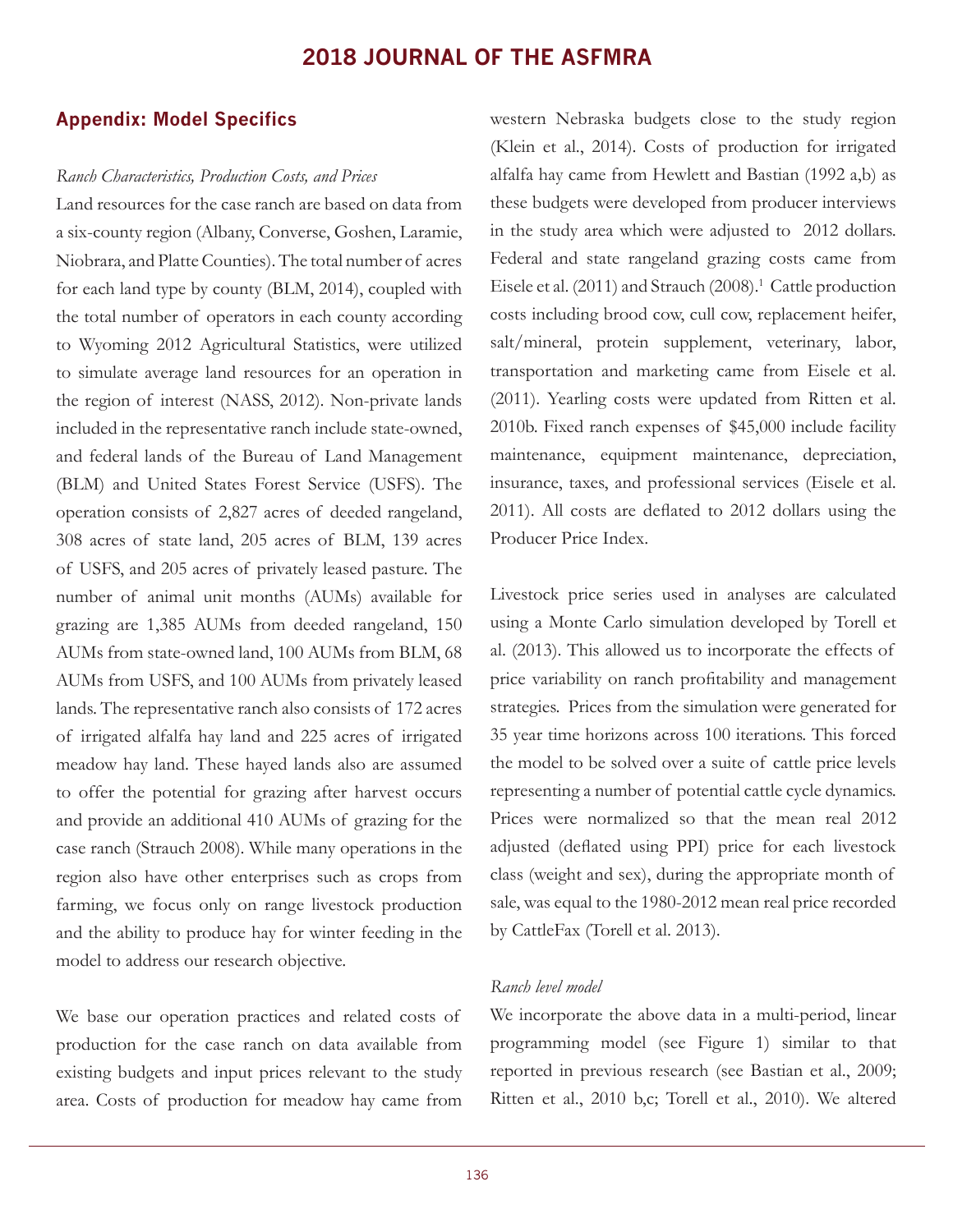the model to represent the case ranch using the land resources, representative costs, and prices described above. We solved the model using the MINOS solver in the Generalized Algebraic Modeling System (GAMS) software (Rosenthal, 2008).

The model maximizes the net present value of profits over a T year planning horizon (in our case we use a 35 year planning horizon for each suite of prices and spring precipitation scenarios which corresponds to available precipitation and production data from the USDA ARS HPGRS site used for this research). The objective function includes a terminal value that takes into account the value of cows after the 35 year planning horizon is completed. If the terminal value was not included, the model would sell all livestock the last year in order to maximize the objective function. This objective function is subject to constraints defining the ranch resources and transfers resources from one year to the next during the T year planning horizon (for example under livestock, heifers moving to cows). The decision variables under the rancher's control include number of animals (liquidation of animals versus restocking of animals) and amount and timing of forage use by land type and season.

Major constraints in the model include animal production limitations (including conception/weaning rates, required bull/cow ratios, inter-year transfers) and forage supply (total supply of forage in a year and seasonal use restrictions). The model forage constraints consist of six seasons determined by the ranch activities and land availability (for example federal land permits restrict use to appropriate seasons of use). Aftermath grazing of hay is not available until after harvesting the hay. Forage demand is flexible subject to land class availability. Seasonal forage availability cannot be exceeded by forage demand. Hay is fed when deemed economically feasible by the model but can only be fed November through April. Previous work by Ritten et al. (2010c) and Bastian et al. (2009) suggest providing hay in other seasons as a drought reaction strategy can create short-term financial issues for the ranch that may put it at greater risk of financial loss depending on the price conditions. Therefore, we limit hay feeding to the season that is common for the study area. Additionally, the operation is required to maintain a minimum cash reserve of \$500, and the operation has the ability to save cash and transfer it from one year to the next as well as borrow operating funds if needed. All borrowing of short-term funds is required to be paid back during the following year, as is common with operating loans. As costs and prices are in real terms, all debt is also in 2012 dollars. We use a nine percent interest rate on short-term funds which is higher than the discount rate of seven percent (4% real rate plus a 3% risk premium) used to calculate NPV over the planning horizon. These rates are consistent with data from the study period and Hamilton et al. (2016).

### *Precipitation Variability and Production Relationships Used in the Model*

We incorporate spring precipitation variability into the model based on research conducted at the USDA ARS HPGRS. Their research investigates the impact of spring precipitation on both forage productivity and also cattle performance. Derner and Hart (2007) reported on the relationship between spring precipitation and forage production, and the relationship between cattle performance (gain per animal for the grazing season) and spring precipitation was reported by Derner et al. (2008). Here, we update the relationships using their data plus more recent data. Peak standing forage for the case ranch is based on the following estimated (via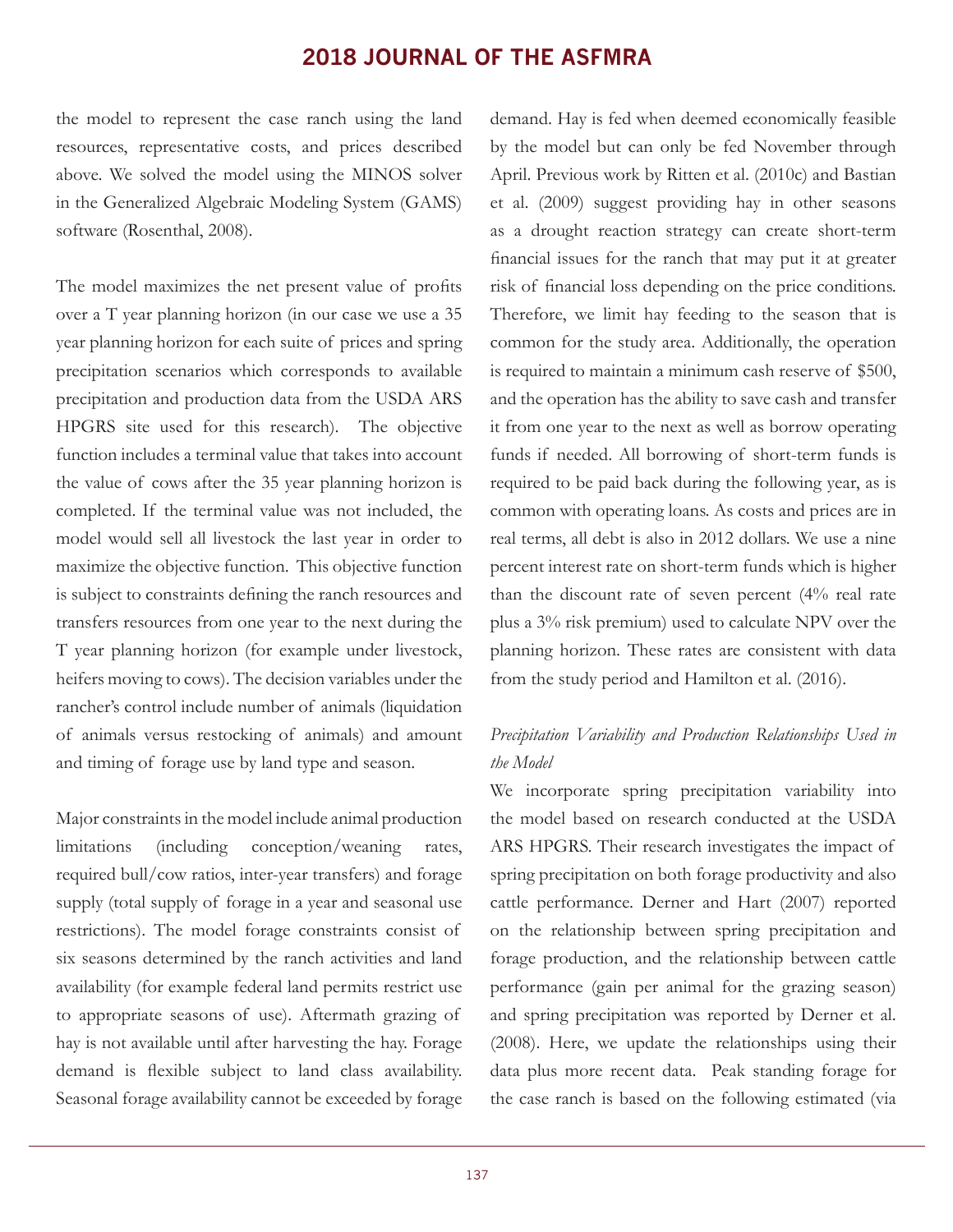regression) relationship ( $\mathbb{R}^2 = 0.44$ ), Y<sub>t</sub> = [3501.8\*P<sub>t</sub>/  $(304.2 + P_v)$ ], where Y<sub>t</sub> is peak standing crop in kilograms per hectare (Kg/ha) and  $P_t$  is the sum of April, May, and June precipitation in year t, reported in millimeters. We estimate the historical forage production for the ranch based on observed precipitation at the USDA HPGRS for the years 1975-2009 and convert it to pounds per acre. We assume a 35 percent utilization rate (based on data from the ARS) of total forage available which represents a light to moderate stocking rate for the area. The available forage for grazing in a given year then impacts the AUMs available for grazing per unit of land for each land type. This defines the model constraints for grazing on an annual basis. In this way the model incorporates forage production variability expected from spring precipitation variability.

Reliable forecasts for changes in spring precipitation specific to the study area are not available. So we model increased variability in precipitation based on observed precipitation (labeled as historical precipitation) from 1975-2009. Using this historical spring precipitation data for the study area, simulated increases in precipitation variation are estimated by keeping the mean precipitation constant but increasing the standard deviation around the mean by 25 percent and 50 percent, following the procedure used in Hamilton et al. (2016), resulting in three precipitation profiles: 1) historical spring precipitation, 25 percent increase in standard deviation of spring precipitation, and 50 percent increase in standard deviation of spring precipitation. These precipitation profiles, graphed in figure 2, are then used to estimate forage yields and incorporated into the model as previously explained. This variability is well within what has been observed for the area based on climatological studies using tree rings. Gray et al (2004) find annual

precipitation has varied by more than one full standard deviation since 1260 A. D. in Wyoming.

Spring precipitation impacts on cattle productivity were analyzed based on USDA HPGRS data as well. The impacts of April through June precipitation on calf gains also were estimated via regression for the summer grazing season (approximately 125 days) following the prior work of Derner et al. (2008). As was the case with forage production a hyperbolic relationship is found. The estimated relationship is  $G_t = [179*P_t / (11.56 + P_t)] (R^2)$  $= 0.65$ ). G<sub>t</sub> is annual calf gains per head in kilograms, and  $P_{t}$  is again the sum of precipitation reported in millimeters observed at the study area in April, May, and June each year. Resulting weights are then converted to pounds. Weaning weights are impacted by calf gains and this is incorporated into the model via sales weight, which in turn affects revenues via livestock sales. The same precipitation data and two increased variation profiles were used to estimate calf gains and resulting sales weights.

Finally, we incorporate spring precipitation variability on weight gains for retained calves used in the yearling enterprise. Unfortunately, calves were not retained in the studies used for this analysis at the USDA. Rather, lighter weight animals were purchased and then grazed to heavier weights. Specifically, assumptions were made about winter gains for the retained calves in our analysis, and then we utilized the available yearling data from the USDA to estimate gains during the summer given observed precipitation. We added winter gains based on Volesky et al. (2002) who found an average of 0.315 kg gain/day over a 182 day winter feeding period, and added that to the prior year's ending calf weights. Yearling gains, as a function of growing season precipition, were then added to these weights to get final yearling sale weights.